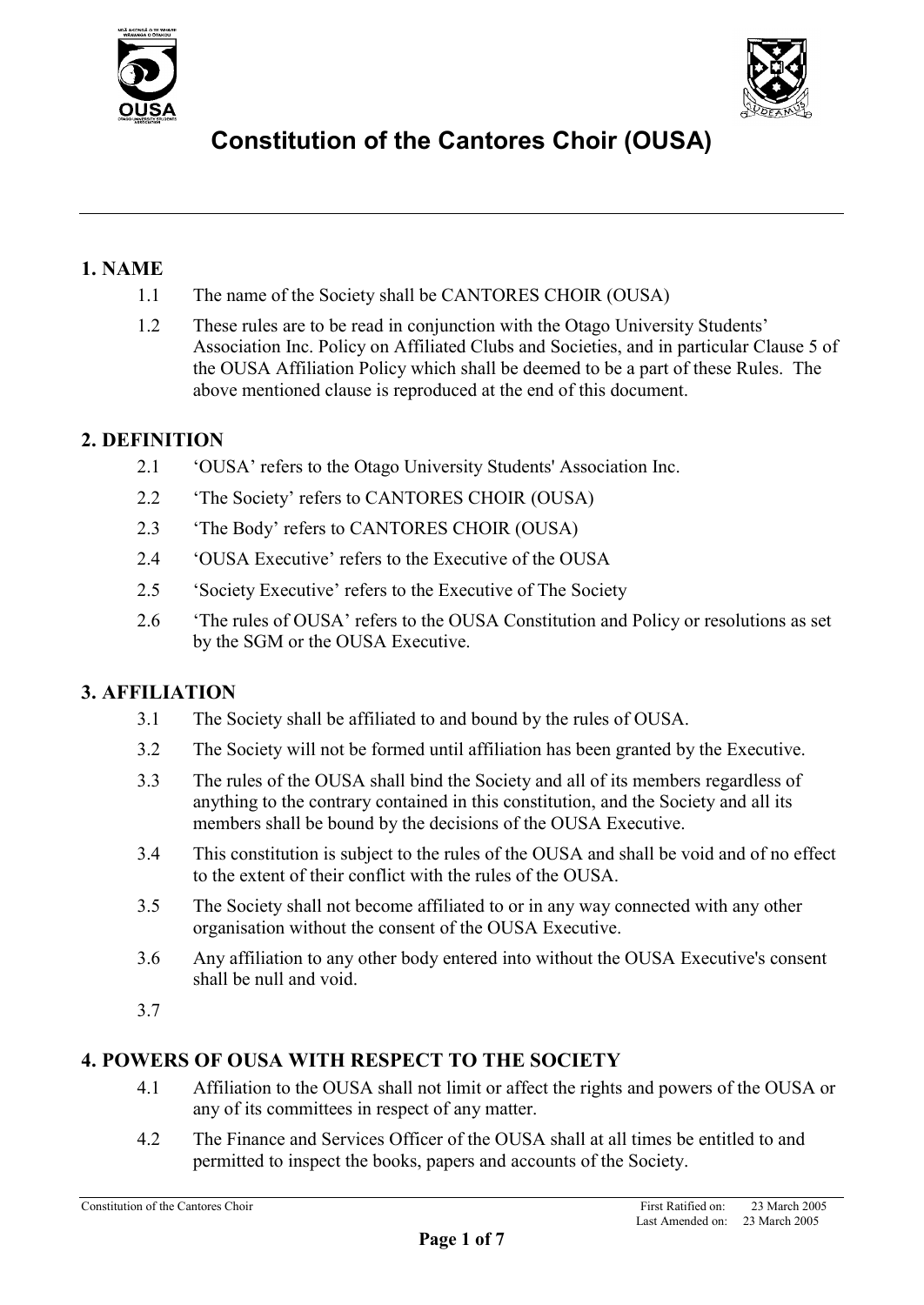



- 4.3 The OUSA Executive may at any time;
	- 4.3.1 Appoint either a committee or the club development officer to conduct an examination of the affairs of the Society and to report thereon to the Executive
	- 4.3.2 Convene a special general meeting of the Society for any purpose
	- 4.3.3 Appoint a temporary Society Executive to replace the regular Society Executive of the Society for such time and with such powers as the Executive may determine.
- 4.4 Any term or condition imposed upon the Society by the Executive shall be binding, whether consented to by the Society or not.

### **5. OBLIGATIONS OF OUSA**

- 5.1 The OUSA shall not be responsible for any liabilities or debts incurred by the Society without the prior authority in writing of the Secretary of the OUSA, and agreement by the Executive.
- 5.2 The Society shall not enter into any agreement of a value greater than NZ\$500, without the prior authority in writing of the Secretary of the OUSA, and agreement by the Executive.
- 5.3 Should any liability or debt be incurred without such authority the liability shall rest solely with the person/people who incurred it.

### **6. DISSOLUTION OF THE SOCIETY**

- 6.1.1 Immediately upon the lapse or cancellation of the affiliation of the Society to the OUSA, the Society will be dissolved and all of the property of the Society, including cash, shall revert to, and must be returned to, the OUSA.
- 6.1.2 The last existing Society Executive shall be responsible for returning all property, and shall be held personally liable for any property that is not returned.
- 6.1.3 All property remaining after all debts of the Society have been cleared will be held in trust until a similar Society is formed and affiliated to OUSA.

### **7. OBJECTIVES**

- 7.1 The objectives of the Society shall not contradict the objectives of the OUSA.
- 7.2 The objectives of the Society shall be:
	- 7.2.1 To encourage participation in and enjoyment of choral music
	- 7.2.2 To encourage high musical standards and build the capability, confidence and self-esteem of our members in music-making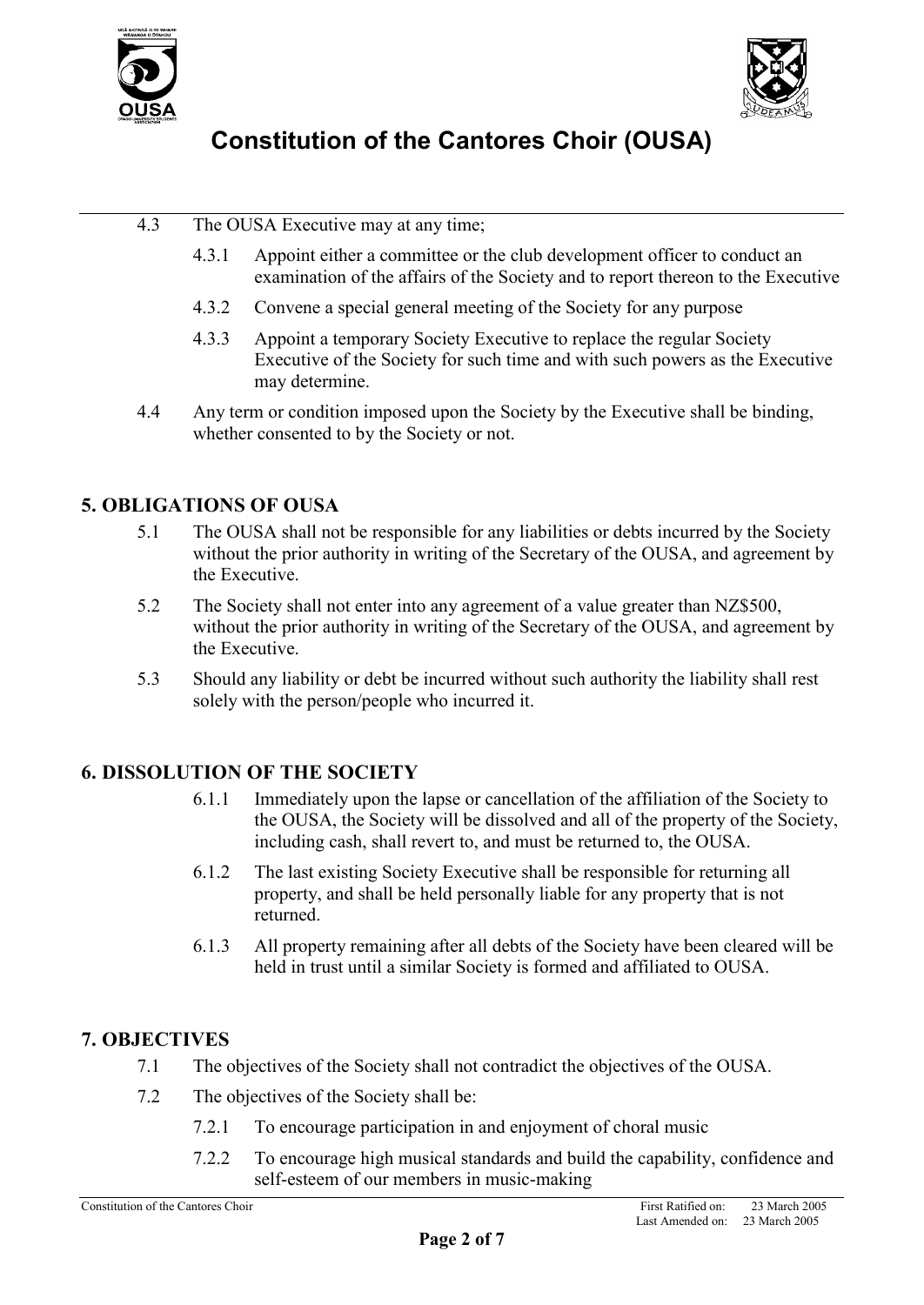



- 7.2.3 To sing regularly on campus and in the Dunedin area
- 7.2.4 To travel and sing in a wide variety of places and environments
- 7.2.5 To sing a wide and varied range of music, including: new and specially commissioned works, works that are unique or of interest to members, works by local and New Zealand composers, works that are vibrant and fun, works that extend the current skill level and works rarely performed either recently or in a specific location

### **8. MEMBERSHIP**

- 8.1 No Society shall in normal circumstances have as its members more than 10% non-OUSA, OPSA or DCSE members.
- 8.2 Membership shall be open to all members of OUSA or any subsection of members of OUSA whose membership restrictions do not contravene the laws of New Zealand.
- 8.3 Persons shall become members when they attended 2 rehearsals and the director of music or society executive do not object to their joining.
- 8.4 Membership shall cease when: a member misses 2 consecutive rehearsals without prior or subsequent apology; or when a note announcing intention to leave is passed to a member of the society executive; or when the director of music or society executive decide to exclude a member in the interest of attaining objectives 7.21. and 7.2.2.
- 8.5 Where a member of the Society is expelled, there shall be a right of appeal to the OUSA Executive.

### **9. SUBSCRIPTION/FEES**

- 9.1 The annual subscription for members of the Society shall be \$0.00
- 9.2 It shall not be lawful to impose any levy, whether compulsory or not, without first obtaining the consent of the Executive thereto.
- 9.3 Such consent may be altered or revoked at any time.

### **10. SOCIETY OFFICERS AND THEIR ELECTION**

- 10.1 The officers of the Society shall consist of a maximum of (8) people, being the President, Treasurer, Secretary, Director of Music and up to 4 committee members, all of whom shall be elected at the Annual General Meeting with the exception of the Director of Music. The Director of Music is not elected at the Annual General Meeting but automatically becomes a voting member of the society executive...
	- 10.1.1 The appointment of director of music is a separate process conducted by members but considered beyond the scope of this document.
- 10.2 Every candidate for office shall be nominated at the meeting by one member of the Society and seconded by another.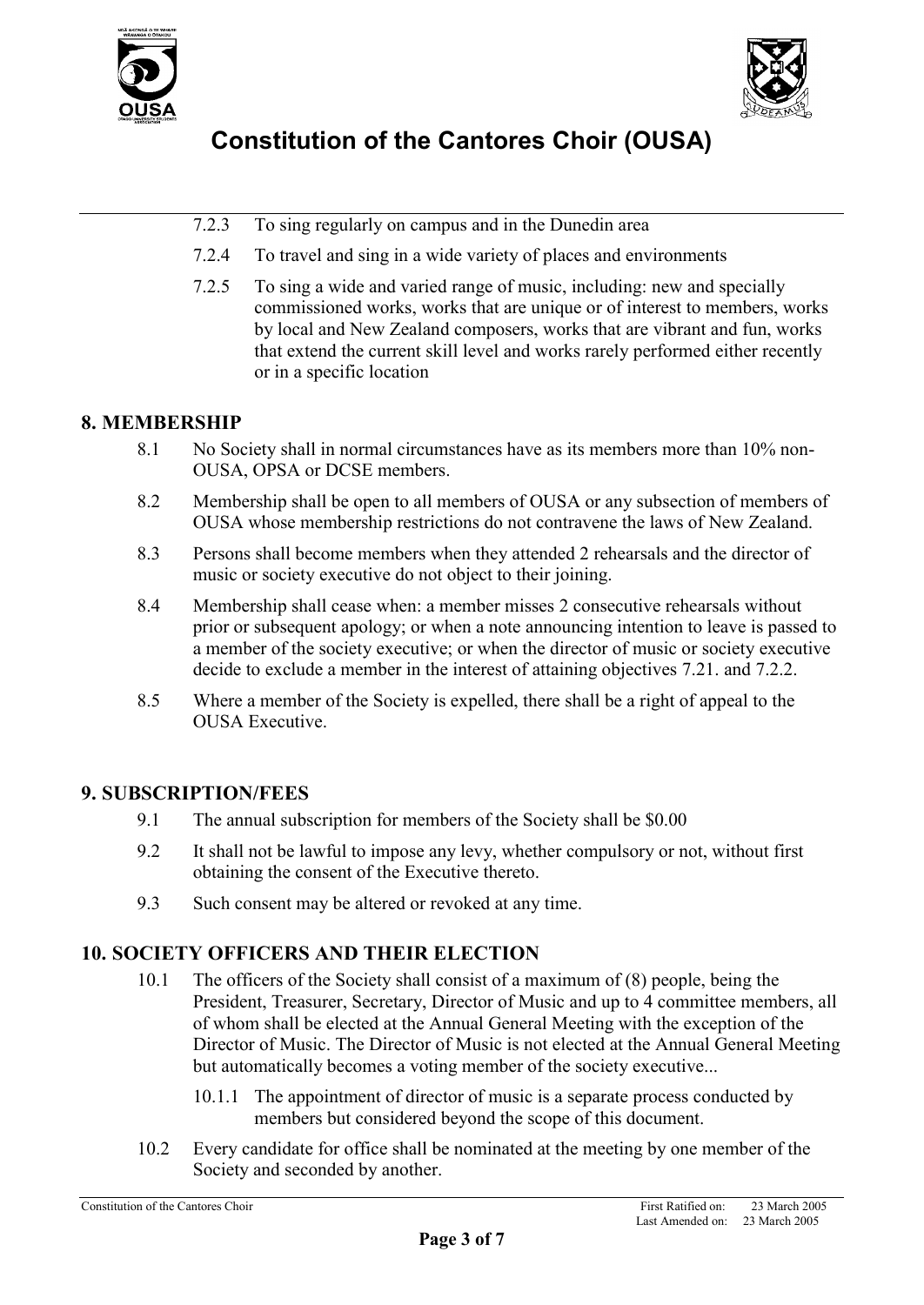



- 10.3 Every member present at the meeting shall be entitled to vote.
- 10.4 Scrutineers shall be appointed to oversee the election and, if members, shall be entitled to vote.
- 10.5 In the event of two or more candidates receiving an equal number of votes, the chair of the meeting shall have a casting vote.

### **11. THE SOCIETY EXECUTIVE**

- 11.1 The management and control of the Society shall be deputed to an executive of Society officers composed of President, Treasurer, Secretary, Director of Music and committee, all of whom shall be elected at the Annual General meeting with the exception of the director of music.
- 11.2 The Society Executive shall hold office for one year following its appointment.
- 11.3 The Society Executive shall have full power at its meetings to deal with all matters relating to the objects of the Society, and any matters arising out of these rules, except where power is vested in the Society in general meeting.
- 11.4 If a vacancy occurs during the year, providing that a quorum remains, the Society Executive may appoint any member to fill such a vacancy, unless it has occurred due to a no confidence vote.
- 11.5 All decisions shall be valid and binding on the members, only so far as they do not conflict with these rules, or the rules of the OUSA or decisions of the OUSA Executive.
- 11.6 The Society Executive shall meet at such times as it deems fit.
- 11.7 The President, or in their absence, any member appointed by the Society Executive, shall, in the case of an equality of votes, have a second or casting vote.
- 11.8 The quorum for Society Executive meetings shall be at least 3 Society Executive members.
- 11.9 The Secretary shall keep a true record and account of the proceedings and meetings of the Society and the Society Executive.

### **12. GENERAL MEETINGS**

- 12.1 The Annual General Meeting of the Society shall be held in the second half of the second semester at such time and place as the Society Executive shall decide, and shall be held for the following purposes:
	- 12.1.1 To receive from the Society Executive a report of the proceedings of the previous year, and a statement of the accounts.
	- 12.1.2 To elect the officers and Society Executive for the following year.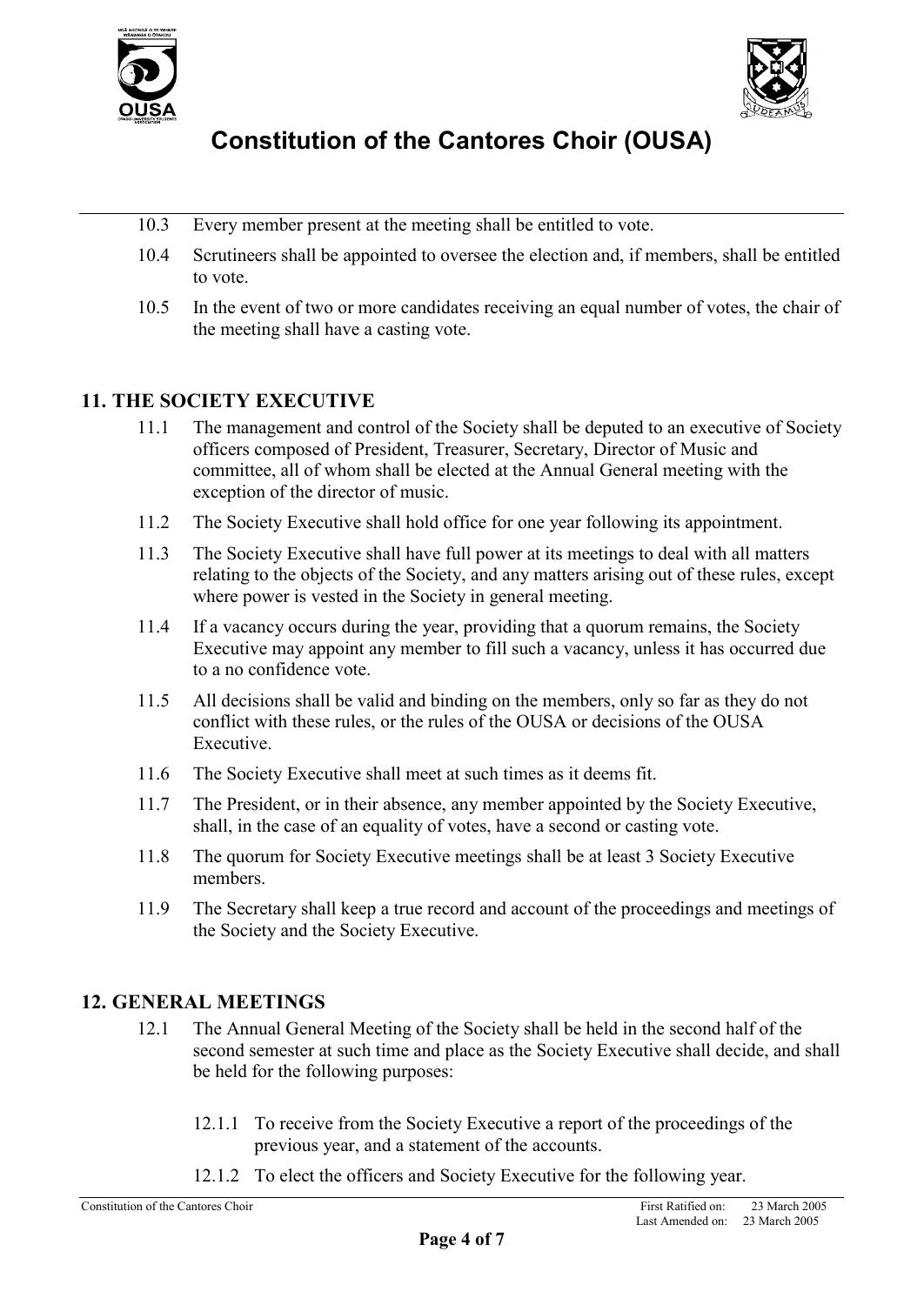



12.1.3 To conduct any general business.

- 12.2 The President, or in their absence any member appointed by the meeting, shall be chair of the meeting.
- 12.3 Every motion shall be moved by one member and seconded by another.
- 12.4 Every member present shall be entitled to one vote, except the chair, who shall have a second or casting vote in the event of an equality of votes.
- 12.5 The quorum shall be one more than a quarter of the Society's total members or 8 members, whichever is the greater.
- 12.6 At least 14 days notice shall be given, by posting a notice on the OUSA notice board and/or the society's website.
- 12.7 The notice shall contain an agenda of business at the meeting.
- 12.8 The Society Executive on their own behalf or on the signed request of a quorum of members may at any time call a special general meeting.
- 12.9 If the Society Executive does not call a meeting within 14 days of receiving such a request, the requestors may themselves call a special meeting.
- 12.10 Notice of the meeting shall be given in the normal manner.

### **13. NO CONFIDENCE VOTES**

- 13.1 At any special general meeting a motion of no confidence in the Society Executive, or any member thereof, may be passed, provided that 14 days notice of such intention has been given.
- 13.2 On the passing of such motion, the member shall be deemed to have resigned and the meeting shall then have the power to and may proceed to elect a new member.
- 13.3 Such new member shall hold office until the next annual general meeting.

### **14. FINANCE AND PROPERTY**

- 14.1 The funds of the Society shall be in the control of the Society Executive, which will depute the Treasurer to manage them.
- 14.2 The Treasurer shall keep a true record and account of all the receipts and payments of the Society.
- 14.3 All the funds and other assets of the Society shall be the property of the OUSA and the Society shall, subject only to the approval of the OUSA Executive, have the custody and control of such funds and assets and shall be responsible therefore to the Executive.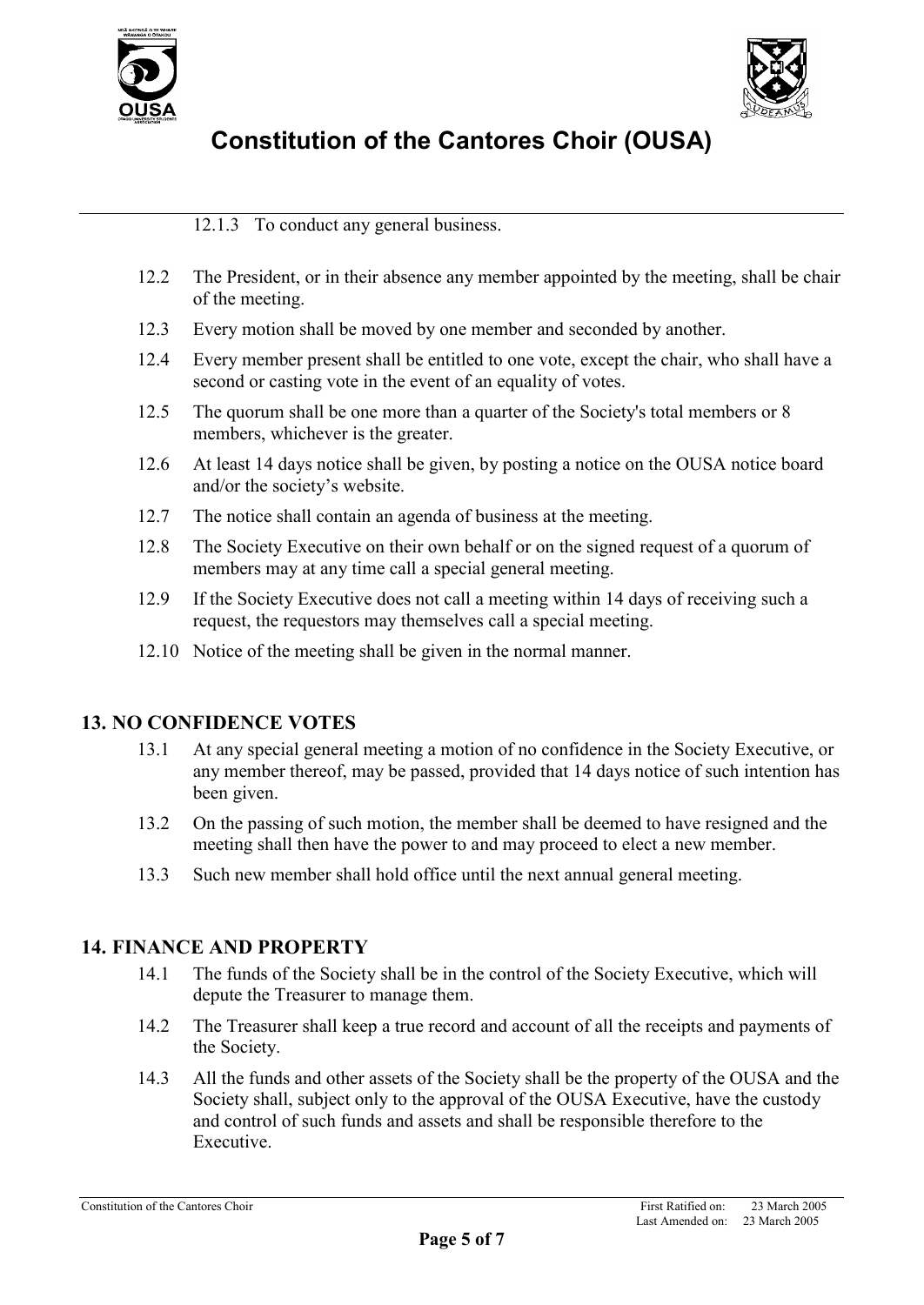



### **15. REPRESENTATION ON SPORTS/SOCIETIES/OVERSEAS STUDENTS COUNCIL**

- 15.1 At least one member of the Society Executive shall be elected to represent the Society on the Societies Council.
- 15.2 If no representative of the Society attends 3 consecutive Societies Councils, or apologises for non attendance the Society shall be deemed to have dissolved.

### **16. AMENDMENT OF CONSTITUTION**

- 16.1 These rules may be added to, repealed or amended by resolution at any Annual or Special General Meeting of the Society, provided that no resolution shall be deemed to have passed unless 14 days notice of the proposed amendment has been given and the vote was carried by at least a two thirds majority of those present and entitled to vote.
- 16.2 Such amendment must forthwith be forwarded to the Secretary of the OUSA.
- 16.3 No such alteration shall be binding unless, within two months, it is passed as approved by the OUSA Executive.

### **17. INTERPRETATION**

17.1 The Society Executive shall, subject only to the OUSA Executive, be the sole authority for the interpretation of these rules and the decisions of the Society Executive shall be binding, subject only to the right of appeal to the OUSA Executive.